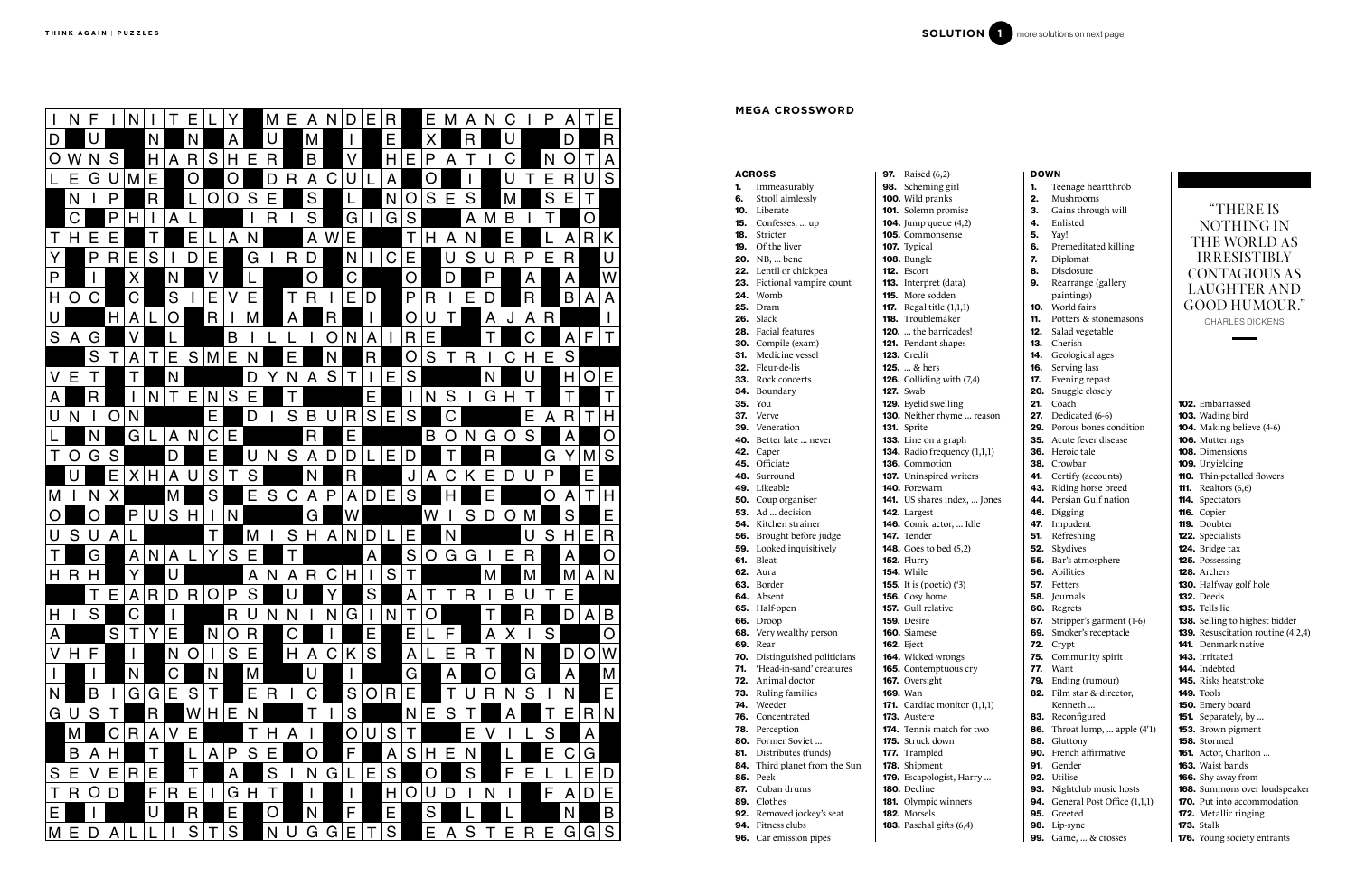|     | <b>ACROSS</b>                                           |                                     |                                                     |
|-----|---------------------------------------------------------|-------------------------------------|-----------------------------------------------------|
|     | <b>1.</b> Cut of beef                                   |                                     | <b>97.</b> Pest                                     |
| 6.  | Amassed                                                 |                                     | 98. Gold leaf                                       |
|     | 10. Milk-jelly dessert                                  | <b>100.</b> Central American nation |                                                     |
|     | <b>15.</b> Unreturnable serves                          |                                     | <b>101.</b> Avoid                                   |
|     | <b>18.</b> Handy                                        |                                     | 104. Laughed mockingly                              |
|     | 19. Chubbier                                            |                                     | <b>105.</b> Informer                                |
|     | 20. Pass tongue over                                    |                                     | <b>107.</b> Larynx,  box                            |
|     | 22. Actor, Al                                           |                                     | 108. Transition to a higher rank                    |
|     | 23. Nonsense                                            |                                     | 112. Satellite path                                 |
|     | <b>24.</b> Obliterates                                  |                                     | <b>113.</b> Word processor operators                |
|     | <b>25.</b> In French it's 'Le'                          |                                     | 115. Junkies                                        |
|     | 26. Because                                             |                                     | 117. Take to court                                  |
|     | 28. Paris cathedral,  Dame                              |                                     | 118. Most annoyed                                   |
|     | 30. Hair product                                        |                                     | 120. Receptacle                                     |
|     | <b>31.</b> Seaweed & rice roll<br><b>32.</b> Vocal solo |                                     | 121. Compensate                                     |
|     | 33. Relieves                                            |                                     | <b>123. Hasty</b>                                   |
|     |                                                         |                                     | 125. Symptom of infection<br>126. Potential (buyer) |
|     | 34. Fragment                                            |                                     | 127. Sponge                                         |
| 37. | 35. Unruly youngster<br>Porridge cereal                 |                                     | <b>129.</b> Fire exit                               |
| 39. | Repetitive strain injury                                |                                     | 130. Chomped                                        |
|     | (1,1,1)                                                 |                                     | <b>131.</b> Details,  & outs                        |
|     | 40. Bangkok cuisine                                     |                                     | <b>133.</b> Russia's  Mountains                     |
|     | 42. Skin irritation                                     |                                     | <b>134.</b> Coach                                   |
|     | 45. Gallivanting                                        |                                     | 136. Main artery                                    |
|     | <b>48.</b> Home stereo (2-2)                            |                                     | 137. Lily-livered                                   |
|     | 49. Harmless (to eat)                                   |                                     | <b>140.</b> Dutch bulb                              |
|     | <b>50.</b> Thickest                                     |                                     | 141. GPS direction-finder, sat                      |
|     | <b>53.</b> Owned                                        |                                     | <b>142.</b> Tiny pools                              |
|     | 54. Pilfered                                            |                                     | 146. Ark builder                                    |
|     | 56. Minimum amount                                      |                                     | 147. Ceremonial splendour                           |
|     | 59. More pallid                                         |                                     | <b>148.</b> Hide                                    |
|     | 61. Pod vegetable                                       |                                     | 152. Zodiac crossover                               |
|     | 62. Refashion                                           |                                     | 154. Feng                                           |
|     | 63. Play truant                                         |                                     | 155. Snowy peak                                     |
|     | <b>64.</b> Elect                                        |                                     | <b>156.</b> Stead                                   |
|     | <b>65.</b> Snowfield lift (1-3)                         |                                     | <b>157.</b> Leave hurriedly                         |
| 66. | Plastic pipes material (1,1,1)                          |                                     | 159. Give birth (of dog)                            |
| 68. | Pots & pans                                             |                                     | 160. Carpentry spike                                |
| 69. | Alias (1,1,1)                                           |                                     | 162. Leonardo da Vinci's Mona                       |
| 70. | Egg meals                                               |                                     |                                                     |
| 71. | Distance gauges                                         |                                     | <b>164.</b> Guitar sound                            |
| 72. | April, , June                                           |                                     | 165. Liqueur,  Maria                                |
| 73. | Book of synonyms                                        |                                     | 167. Ladder steps                                   |
| 74. | Computer port type (1,1,1)                              |                                     | 169. Talked up                                      |
| 76. | Object                                                  |                                     | <b>171.</b> Crone                                   |
| 78. | Perfumed burning stick                                  |                                     | 173. Lime or grapefruit                             |
| 80. | Stank                                                   |                                     | 174. Passionate                                     |
| 81. | Rebels                                                  |                                     | 175. Incendiary bullet                              |
| 84. | Big-Ears' friend                                        |                                     | 177. Water grass                                    |
| 85. | Facilitate                                              |                                     | 178. Made certain                                   |
| 87. | Accede                                                  |                                     | 179. Embodiment                                     |
| 89. | Sunset                                                  |                                     | <b>180.</b> Chow                                    |
| 92. | Occupied                                                |                                     | <b>181.</b> Holders                                 |
| 94. | Mouse-catching device                                   |                                     | 182. Nasal cavities                                 |
| 96. | Occupation by armed forces                              |                                     | <b>183.</b> Aides                                   |



|                 | <b>DOWN</b>    |                                         |
|-----------------|----------------|-----------------------------------------|
|                 | 1.             | Smack                                   |
|                 |                | 2. Clingy person                        |
| erican nation   |                | 3. Resettled                            |
|                 |                | 4. Conjuring trick                      |
| ockingly        | 5.             | Pointy-featured                         |
|                 | 6.             | Horse's headgear                        |
| ЮX              | 7.             | Greenish-blue                           |
| o a higher rank | 8.             | Removes smells from                     |
| h               | 9.             | Rely                                    |
| ssor operators  |                | 10. Dull (knife)                        |
|                 | 11.            | As American as  (5,3)                   |
| rt              |                | <b>12.</b> Slipshod                     |
| ed              | <b>13.</b> Din |                                         |
|                 |                | <b>14.</b> Moose                        |
| ĉ               |                | 16. Supply food                         |
|                 |                | <b>17.</b> Spanish rest period          |
| f infection     | 20.            | <b>Beers</b>                            |
| uyer)           | 21.            | Prison rooms                            |
|                 |                | <b>27.</b> Till $(4,8)$                 |
|                 |                | 29. Brittle bone disorder               |
|                 |                | <b>35.</b> Clergyman                    |
| 'z outs         |                | 36. Elderly                             |
| Aountains       |                | 38. Radiating light                     |
|                 |                | 41. Fully-grown                         |
| Ī               |                | <b>43.</b> Upon                         |
|                 |                | 44. Cuban capital<br>46. Lose speed     |
| on-finder, sat  |                | 47. Impudent                            |
|                 |                | 51. Arctic                              |
|                 |                | <b>52.</b> Betrothal                    |
| splendour       |                | <b>55.</b> Utah's Salt  City            |
|                 |                | 56. Scripture support desk              |
| sover           |                | 57. Sports ground                       |
|                 |                | 58. Loomed                              |
| Č               |                | 60. Mimicked                            |
|                 |                | 67. Affected shyness                    |
| edly            |                | 69. Separated, torn                     |
| of dog)         |                | 72. Pondered                            |
| pike            |                | 75. Purchase (entire stock) (3,2)       |
| a Vinci's Mona  |                | <b>77.</b> Metal leg splints            |
|                 | 79.            | Padded                                  |
| ıd              |                | 82. Issue (from)                        |
| Maria           |                | 83. Zoo inmates                         |
| S               |                | 86. Saying                              |
|                 |                | 88. Precise                             |
|                 |                | 90. Tertiary student campus             |
| pefruit         |                | 91. Personal effects                    |
|                 |                | <b>92.</b> Hotel                        |
| bullet          |                | <b>93.</b> Genetic code carrier (1,1,1) |
|                 |                | <b>94.</b> For now, pro                 |
| in              |                | 95. Abdominal muscles                   |
| ıt              |                | 98. Emits,  off                         |
|                 |                | 99. Tarries                             |
|                 |                | <b>102.</b> Drank                       |
| es              |                | <b>103.</b> Indented (3,2)              |
|                 |                | 104. Thrown overboard                   |

106. Welcoming 108. Discovering (whereabouts) 109. Car frame 110. Clumsily 111. Staged Christmas story (8,4) **114.** Boozy jaunt (3-5) **116.** Invite (4,4) 119. Ships' bottoms 122. Saliva 124. Food choice list 125. Not private 128. Of cattle 130. Artist's tool **132.** Carve 135. Dines late **138.** Breath 139. Litheness 141. ... & void 143. Skyward 144. Sideboards 145. Strong coffee 149. Al fresco 150. Prattles 151. Long-haired hound **153.** Unknot 158. Margins 161. Incidental comments 163. A wolf in ... clothing (5'1) 166. Objects 168. Standards 170. Opera singer, ... donna 172. Oak fruit 173. Season's produce

## <sup>P</sup> 176. Actor, ... Ifans ORCCILBUPSEVIGDESUMPOHSIBPALS OEITNUUUUOINUMAVARETACI SMETISPUSSRETIOLSSENYOCDEGAHCEEL SDRAWPUDECTIKLMRATSEISV EUHDENOSITTEJNETARELECEDUNE SRESSERDOMYEVNRLDDESUOHER SNLLWARCBUPEGADATNELOSNIHES OSSERPSEOUIRSBITTNOISULLI RUUHSURBRSREPILLACTWOLGAIPD SMRONUTIPSTDOELEKALTNIFLE EGNINIATRECSANNIRETSIGERHSACU SEDISAOORSINEHTIRETLAH INIASISSAHCCHNRETCELFIWO NOITALAHNIPNETANAMESHENIRAMAUQA UELSLEEKNRBGANERASDR SSENELPPUSCISLAMINAUNSESIRODOED ESIOYLTPENIGTDEREWOTAILE SPEEHSMISOUEEUAFDNEPED PYALPYTIVITANANDSISOROPOETSOL AMIRPIUNEMDSUANDEPAHTNULB STEECILSPDENOIHSUCOTLUDARML SROODTUOIUIISSEMEEIPELPPA IMWNOPULLACTCAXENREHTRONIEN SRETTAHCRSTCNNSTBSSELERAC TRNELBATIPSOHCTNEMEGAGNECRM ANAHGFALVRMETORRSREGALA NROCALLUNDEBIBMIREDNUSAPOTAESION TSEGDEAAIISBADSKESLLECG SYHRENIVOBNITESPUYUBANAVAHSKLE

## **MEGA CROSSWORD**

## "WHEN WE WERE CHILDREN, WE ALL PLAYED DRESS-UP AND EVERYBODY HAD A GOOD TIME. SO WHY STOP?"

IRIS APFEL